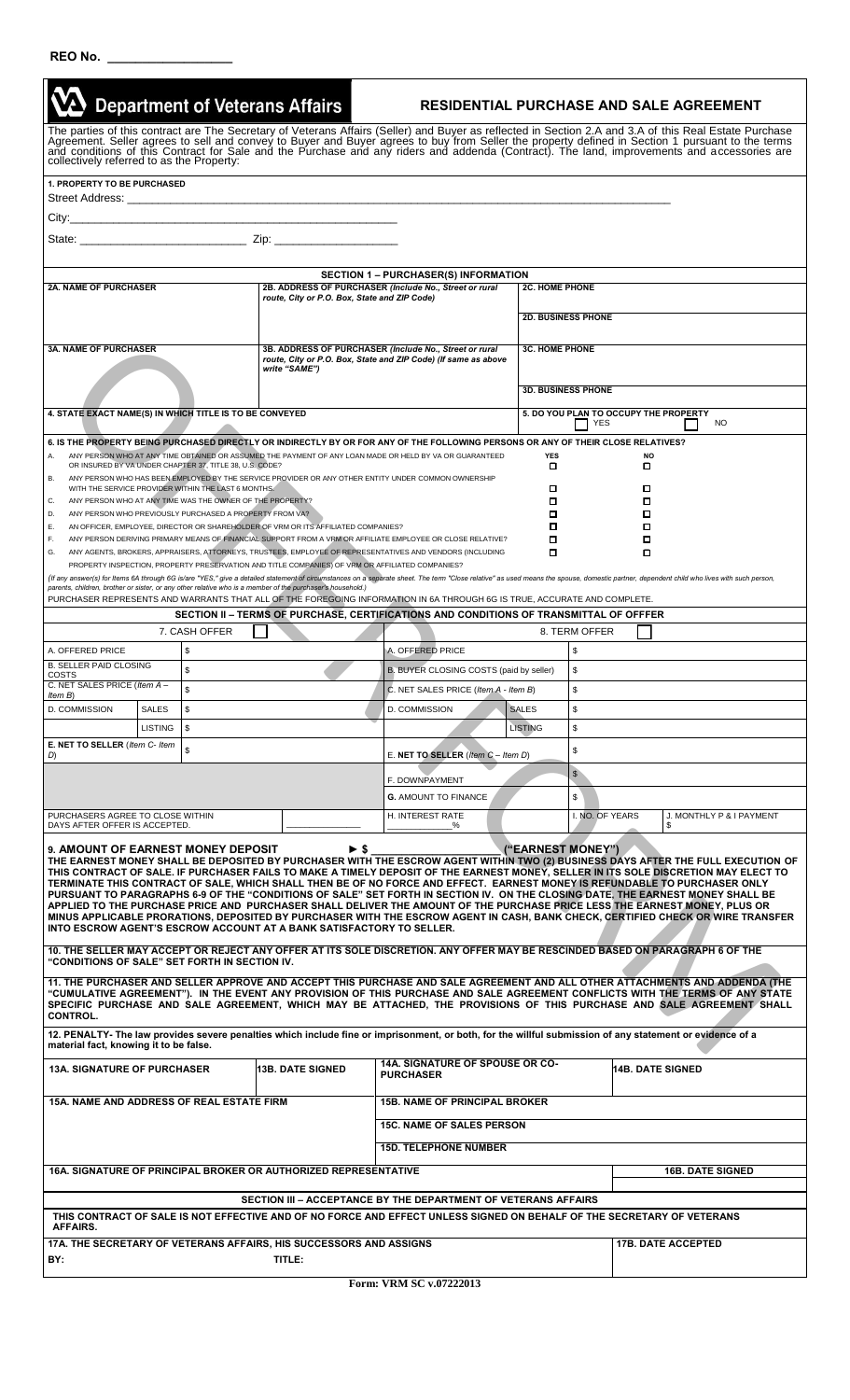## **SECTION IV - CONDITIONS OF SALE**

- 1. Closing Date. The closing shall occur on or before \_\_\_\_\_\_\_\_\_\_\_\_\_\_\_\_\_\_\_\_\_\_\_\_\_\_\_, 20\_\_ or such earlier time as both parties shall agree ("Closing Date"). If closing does not occur by the Closing Date, Purchaser must submit an extension request prior to the Closing Date, which Seller may accept or reject at its sole discretion; however, if Purchaser fails to submit an extension request prior to the Closing Date or Purchaser refuses or otherwise fails to perform in accordance with this Contract of Sale, Seller may elect to terminate the Contract of Sale and retain all Earnest Money as liquidated damages and upon notice by Seller to \_\_\_\_\_\_\_\_\_\_\_\_\_\_\_\_\_\_ ("Escrow Agent") and Purchaser, Escrow Agent will pay such Earnest Money directly to Seller without Purchaser's consent. If Seller accepts the extension request, Seller shall charge a per diem of  $$0.00$  through and including the new closing date specified in the fully-executed extension. The Purchaser has the right to make an independent selection of their own attorney, settlement company, escrow company, title company and/or title insurance company in connection with the closing. 0.00
- 2. Title. Purchaser is responsible for payment of any title insurance required or requested and all closing costs. Purchaser is herewith notified that any offer accepted is subject to delay of closing or cancellation should seller conclude clear title cannot be conveyed. This property is being marketed subject to review of the title package from foreclosure by Seller. Seller or its' agent will prepare Deed conveying title from Seller to Purchaser. Title to the Property will be conveyed by deed that covenants that grantor grants only that title which grantor may have and that grantor will only defend title against persons claiming by, through or under grantor. Such deed may be known as a Special Warranty, Limited Warranty, Quit Claim or Bargain and Sale Deed or other local form of Deed acceptable to the recording agent and Seller. Should Purchaser be agreeable, along with lender and Purchaser's closing agent, to proceed with closing without Seller's approval of the full title package, a Quit Claim or Non-Warranty deed will be used.

## **IMPORTANT NOTICE: SELLER DOES NOT GUARANTEE OR WARRANT THE TITLE TO THE PROPERTY. Seller recommends that Purchaser obtain title insurance (or a title guarantee).**

- Contents the broad in the broad interest in the broad interest in the broad interest in the broad interest in the broad interest in the broad interest in the broad interest in the broad interest in the broad interest in t 3. Condition of the Property. The Purchaser understands that the Seller acquired the property by foreclosure, Deed-in-Lieu, forfeiture, tax sale or similar process. The Seller has limited or no direct knowledge concerning the condition of the property. Purchaser agrees to accept the Property on an "as is" and 'where is" basis as of the Closing Date, with all faults, including, without limitation, any defects or environmental conditions affecting the Property, whether known or unknown, whether such defects or conditions were discoverable through inspection or not, and without any representation or warranty, express or implied, direct or indirect or of any kind or nature, all of which Seller hereby disclaims. Purchaser agrees that neither Seller, nor its agents and representatives, have made and the Seller specifically negates any representation or warranty, express or implied, direct or indirect or of any kind or nature with respect to the Property or the conditions thereof, including, without limitation, the fitness for any particular purpose, habitability, merchantability, marketability, profitability, including, without limitation, any defects, apparent, non-apparent or latent, which now exist or which may hereafter exist and which, if known to the Purchaser, may have caused the Purchaser to refuse to purchase the Property, and further including, without limitation, proper design, quality, physical condition, structural integrity, quality of character of materials used in construction of any improvements (drywall, asbestos, lead paint and urea formaldehyde foam insulation), availability and quantity or quality of water, stability of soil, susceptibility to landslide or flooding, sufficiency of drainage, water leaks, water damage, any other matter affecting the stability, integrity or condition of the Property or improvements, operation or income, compliance with drawings or specifications, absence of defects, absence of hazardous or toxic substances, including mold, mildew, spores and/or other microscopic organisms and/or allergens, absence of faults, conformity of the Property or the improvements to any zoning, land use or building code requirements or compliance with any laws, rules, ordinances or regulations or any federal, state or local governmental authority, or the granting of any required permits or approvals of any governmental bodies which had jurisdiction over the construction of the original structure, any improvements or remodeling of the structure, compliance with laws and regulations including, without limitation, those relating to health, safety and the environment. Purchaser is not now relying, and will not later rely, upon any representations and warranties, express or implied, direct or indirect or of any kind or nature made by Seller or anyone acting or claiming to act, by, through or under or on Seller's behalf concerning the Property. Purchaser, for itself and any entity affiliated with Purchaser, waives and releases Seller and its affiliates from and against any liability or claim related to the Property arising under any cause of action based on any other state, local, or federal environmental law, rule or regulation.
- 4. Occupancy Status of Property. Purchaser agrees that neither the Seller, nor its representatives, agents, or assigns, have made any representation or warranty related to the existence of any tenants or occupants on the Property or as to the existence of any leases or the validity, enforceability, performance under or continuation of any such leases on the Property. All leases shall be deemed assigned to Purchaser upon closing to the extent permitted by applicable law. Purchaser further agrees that Seller is not holding any security deposits and has no information as to such security deposits and Purchaser agrees to assume all responsibility and liability for the refund of such security deposits. Purchaser agrees that the Property may be subject to the provisions of local rent control ordinances and regulations. Purchaser agrees that on the Closing Date, all eviction proceedings and other duties and responsibility of a property owner and landlord, including, but not limited to those proceedings required for compliance with such local rent control ordinances and regulations, will be the Purchaser's sole responsibility.
- 5. Personal Property. No items of personal property located on the Property are included in this sale or the Purchase Price unless set forth in Exhibit B of this Contract of Sale. No representation or warranty is made by Seller as to the condition of any personal property, title thereto, or whether any personal property is encumbered by any liens and Seller assumes no responsibility for such personal property remaining on the Property.
- 6. Seller's Right to Rescind. Seller at its sole discretion may rescind the Contract of Sale of the Property and return the Purchaser's Earnest Money under any of the following conditions: Property is damaged prior to the Closing Date, Seller is unable to deliver the Property as advertised, Seller is unable or unwilling to remove valid objections to title prior to the Closing Date, any errors are made in the calculations concerning the offer to sell the Property, Seller is unable to acquire title to the Property, or the Property is subject to any redemption rights.
- 7. Inspections. Seller authorizes Purchaser, at Purchaser's expense, to make a complete inspection of the Property within seven (7) business days from the execution of the Contract of Sale. Within five (5) business days of receipt of any inspection report or within twelve (12) business days of execution of the Contract of Sale, whichever is earlier (the "Inspection Period"), Purchaser may terminate the Contract of Sale by providing Seller with written notice. If Purchaser does not terminate the Contract of Sale within the Inspection Period, Purchaser shall be deemed to have accepted the Property "AS IS WHERE IS", without any deductions from the Purchase Price or offsets of any kind. Purchaser agrees that Seller shall not make any repairs or replacements indicated in Purchaser's inspection reports and Purchaser agrees it is Purchaser's sole responsibility to obtain such reports by qualified professionals on any matters, including without limitation, the conditions set forth in paragraph 3 above, the appliances, structural components and alterations to the Property or presence of any environmental conditions or hazardous substances on the Property. If Purchaser properly terminates the Contract of Sale within the Inspection Period, Purchaser shall be entitled to a refund of the Earnest Money from Escrow Agent.
- 8. Damage and Repairs. Risk of loss or damage by fire, flood or any other cause before the Closing Date shall remain with Seller. If before the Closing Date, Seller elects in its sole discretion to make any repairs or treatments, which shall only be for functional purposes, all such repairs and treatments will be completed by a vendor approved by Seller. Purchaser shall not enter the Property to make any repairs. Whether or not Seller makes any repairs or treatments, Purchaser waives all claims related to the conditions of the Property and the quality of the repairs or treatments to the Property. Seller does not represent or warrant any work or repairs or treatments to the Property. If Purchaser makes any changes to the Property prior to closing, then Seller shall have the right to terminate the Contract of Sale at its sole discretion and Seller has the right to retain all Earnest Money as liquidated damages and upon notice by Seller to the Escrow Agent and Purchaser, Escrow Agent will pay such Earnest Money directly to Seller without Purchaser's consent.
- 9. Financing. If this Contract of Sale is contingent on Purchaser obtaining financing to purchase the Property, the type of financing should be one of the following (check <u>one</u>): (i.) Conventional (Insured) (ii.) Conventional (Un-insured) (iii.) LETHA (iv.) LEVA (v.) LEUSDA/Rural Development (vi.)  $\Box$  Other (specify:  $\Box$  Other (specify:  $\Box$ ). In such circumstance, Purchaser shall obtain an application for a mortgage loan based on the terms as set forth below within three (3) business days of the execution of this Contract of Sale, an appraisal completed within fifteen (15) business days after the execution of this Contract of Sale, and a loan commitment letter to be received within twenty (20) business days of the execution of this Contract of Sale. Purchaser shall obtain an application for a mortgage loan based on the following financing terms: Loan Amount of \$\_\_\_\_\_\_\_\_\_\_\_ and term of \_\_\_\_\_ years with prevailing rates, terms and conditions. Lender shall fund the escrow agent and provide all loan closing documentation as of the Closing Date. Any change to the above-referenced terms shall give Seller the right in its sole discretion to terminate the Contract of Sale and retain all Earnest Money as liquidated damages. If Purchaser, despite its diligent efforts, does not comply with the provisions of this section, Seller may terminate this Contract of Sale and sign the "Release of Earnest Money and Termination of Contract of Sale" form. Purchaser must provide its loan application, proof of the application date and a copy of the denial letter from the prospective lender to Seller in the time period specified above as well as complies with all requests from lender during the application loan process in order to receive the Earnest Money deposit. Failure to do so will result in the Earnest Money being disbursed to Seller and upon notice by Seller to the Escrow Agent and Purchaser, Escrow Agent will pay such Earnest Money directly to Seller without Purchaser's consent.
- 10. Closing Costs. Purchaser shall pay all of the closing costs associated with the transaction, including, without limitation, all recording costs, attorney fees, survey, appraisal, application, processing, credit report, documentary, transfer taxes and tax stamps, excise and other fees, all costs related to the financing and escrow fees. Purchaser is responsible for payment of all requested title insurance. Seller and Purchaser agree to prorate all assessments, rents, ground rents and taxes as of the Closing Date. Purchaser assumes all obligations and liabilities including and after the Closing Date. Notwithstanding the foregoing, the Seller at its sole discretion may agree to contribute toward closing costs which shall not exceed \$\_\_\_\_\_\_\_\_\_\_\_ and will only be paid if costs are properly substantiated costs and pursuant to the agreed amounts. In the event the total of closing costs are less than the amount of Seller's contribution toward closing costs, then Seller's contribution shall be limited to the total of such actual closing costs. Purchaser agrees he/she is responsible for payment without limitation